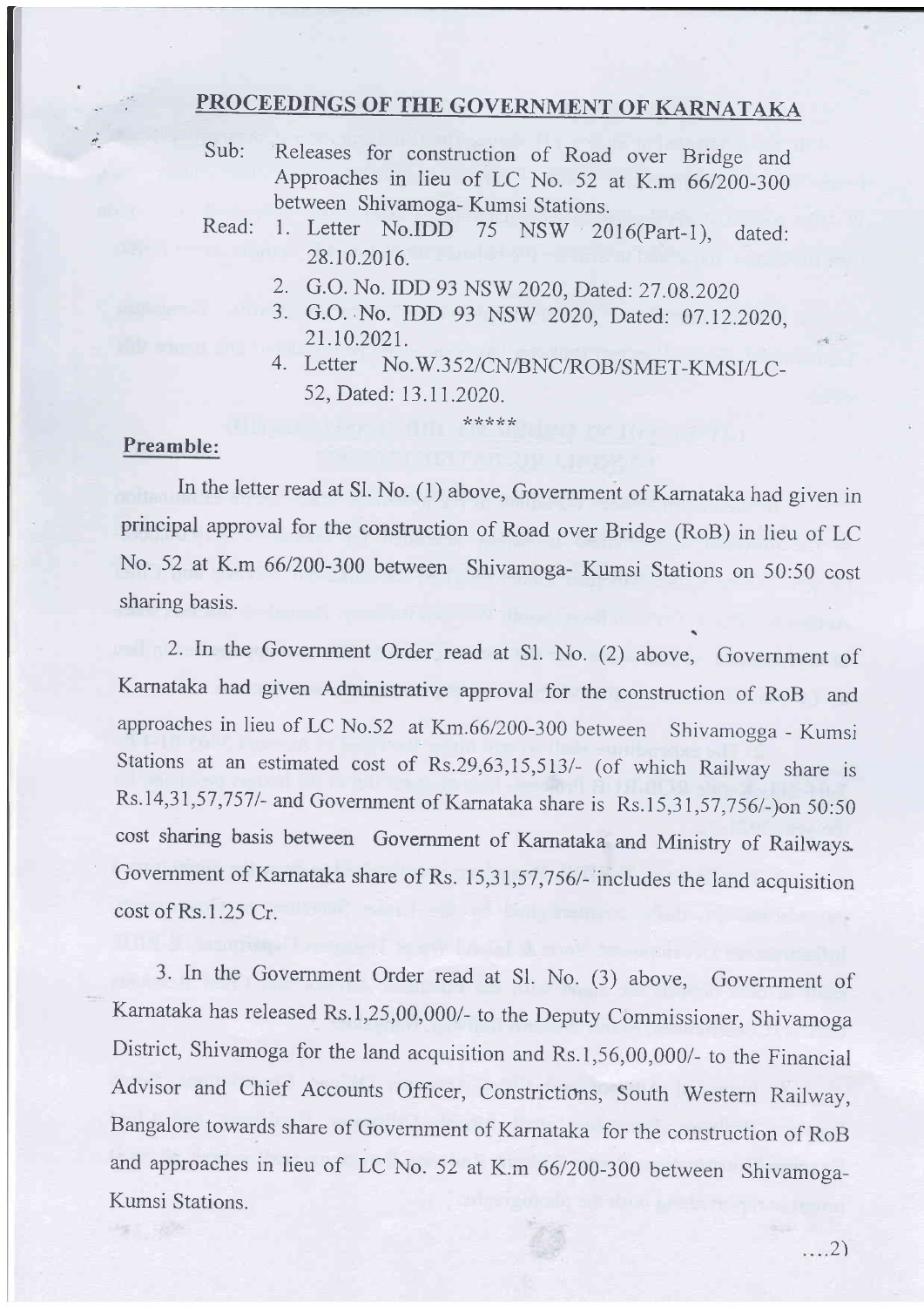4. In the letter read at Sl. No. (4) above, The Chief Engineer (Construction/North), Bengaluru Cantonment, South Western Railway in his letter no' W.352/CN/BNC/RoB/Budget/21-22, dated:08.11.2021 has submitted utilization Certificate and requested to arrange the balance funds for early completion of RoBs.

5. The proposal of Chief Engineer (Construction/North), Bengaluru Cantonment, South Western Railway has been examined in detail and hence this order.

## **GOVERNMENT ORDER NO: IDD 31 NSW 2022-(III)** BENGALURU. DATED: 17.03.2022

In the circumstances explained in the preamble, after careful examination of the proposal, Government is hereby accorded for release Rs.3,19,00,000/- (Rupees Three Crore Nineteen Lakhs only) to the Financial Advisor and Chief Accounts Officer, Constrictions, South Western Railway, Bangalore towards share of Government of Karnataka for the construction of RoB and approaches in lieu of LC No. 52 at K.m 66/200-300 between Shivamoga- Kumsi Stations.

2. The expenditure shall be met under the Head of Account 5465-01-I90- 3-04-21 1- K-ride ROB/RUB Projects- Investrnents" out of the budget provision for the year 2021-22.

3. The Director, K-RIDE, Bangaluru is authorized to draw the amount on a payee's receipt, dully countersigned by the Under Secretary to Government, Infrastructure Development, Ports & Inland Water Transport Department. K-RIDE shall in turn deposit the same with the Financial Advisor and Chief Accounts Officer, Constrictions, South Western Railway, Bangalore.

4. Financial Advisor and Chief Accounts. Officer, Constrictions, South Western Railway, Bangalore shall fumish Utilization Certificate and Chief Engineer/Construction, South Western Railway, Bangaluru shall submit physical progress report along with the photographs.

 $...3)$